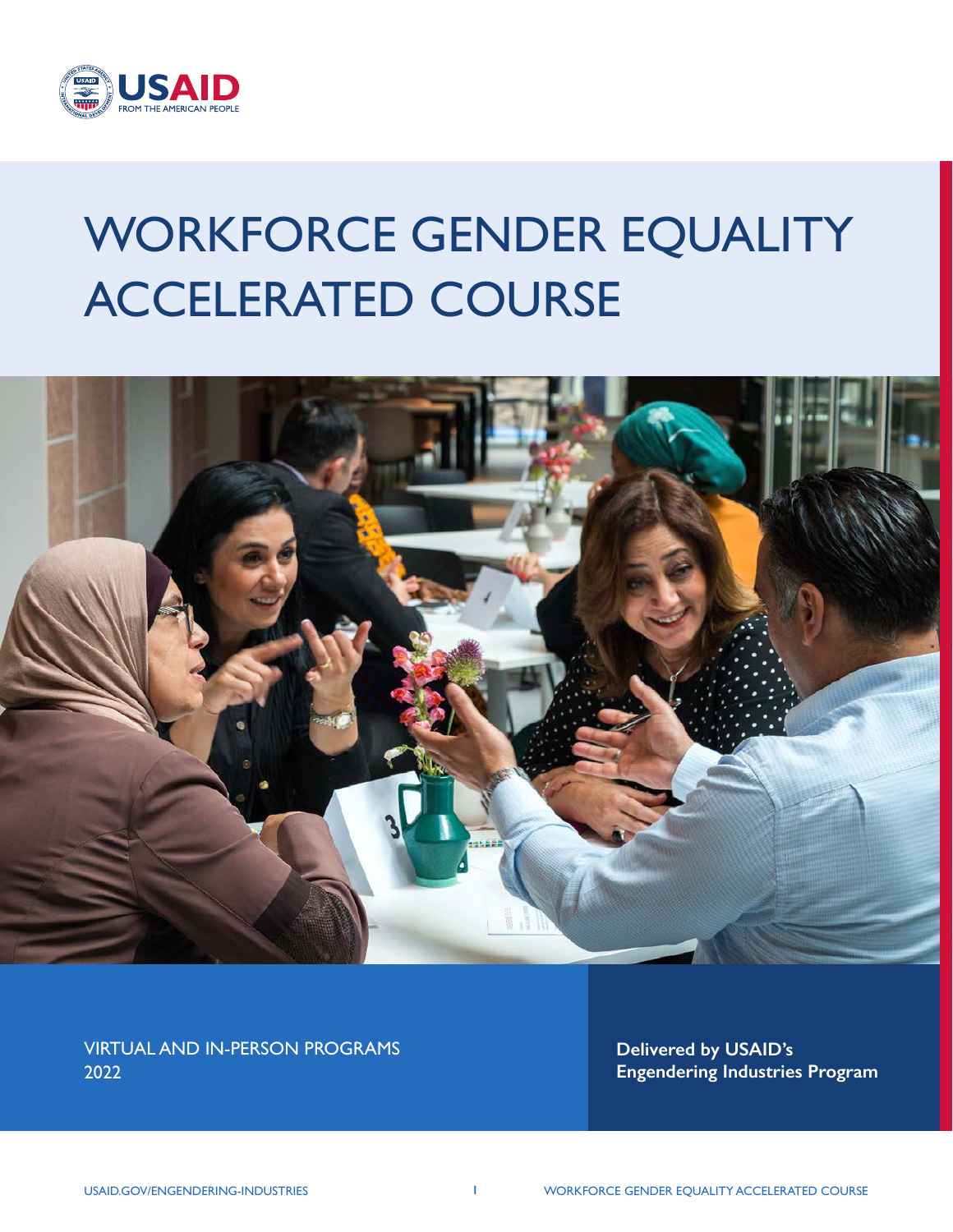**Join organizations from around the world in this leadership program that develops the skills and tools needed to increase gender equality, diversity, and inclusion in the workplace.** 

Increasing gender equality in the workplace has become a priority for organizations around the world, and research shows gender diversity is correlated with improved company performance. Today, most organizations are working to recruit and retain more women in order to improve productivity, build resilience, and improve brand and reputation. Increasing gender equality in the workplace requires the commitment of both organizations and individuals. Organizations must address the structural barriers that inhibit gender equality, while individuals must acquire the knowledge, tools, and behaviors known to promote workplace gender inclusion.

#### The **Workforce Gender Equality Accelerated**

**Course** is a six to twelve month program that includes organizational gender equality assessments, selfassessments, a virtual or in-person course, and five to twelve months of change management coaching. The program prepares managers to become agents of change within their organizations by developing the skills needed to:

**Identify gender equality gaps** within their organization.

**Develop a business case** that demonstrates how gender equality will benefit the organization's bottom-line.

**Take targeted, tangible, and strategic action**, grounded in assessment, to increase gender equality in their organization.

**Strengthen leadership and change management skills** and exercise more influence to create an equitable and diverse workplace.

**Effectively engage other male and female leaders** within their organization in support of desired change.



The Accelerated Course curriculum draws from USAID's toolkit, *[Delivering](https://www.usaid.gov/engendering-industries/gender-equality-best-practices-framework)  [Gender Equality: A Best Practices Framework](https://www.usaid.gov/engendering-industries/gender-equality-best-practices-framework)  [for Male-Dominated Industries](https://www.usaid.gov/engendering-industries/gender-equality-best-practices-framework)*, which demonstrates methods for introducing gender equality initiatives at each phase of the employee lifecycle. Intended to be a catalyst for change, this program provides a holistic practical learning environment that ensures success for participating employees and their organizations. Following the program, participants will receive virtual coaching to help them successfully drive change, improve gender equality, and build resilience in their organization.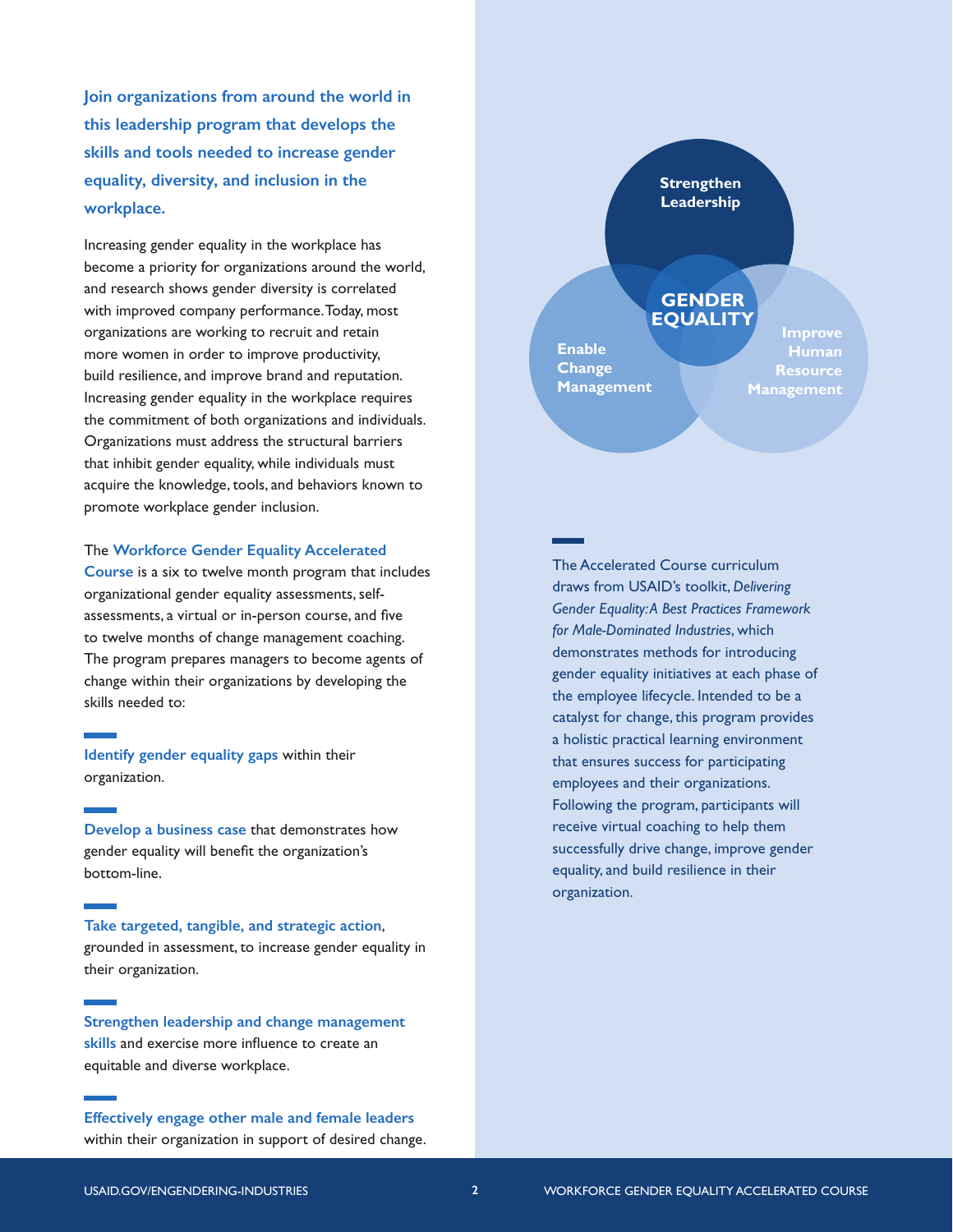

#### WHO SHOULD PARTICIPATE?

The Accelerated Program is designed for female and male managers who wish to develop their gender equality expertise, boost their influence, and spearhead change within their organization. Operations leaders, HR managers, and managers of other support functions who are strategically placed within their organizations to influence change are encouraged to register. Organizations are required to send two to three employees. The Accelerated Program focuses on developing and improving company culture, policies, and practices that advance gender equality, and is most applicable to companies that have (or are in the process of developing) standard human resource practices.

#### WHO ARE THE FACILITATORS?

The program is facilitated by an international team of Engendering Industries change-management experts in conjunction with faculty from university partners, including Georgetown University's McDonough School of Business, the Johns Hopkins University Self-Empowerment and Equity for Change (SEE Change) Initiative, KenGen Center of Excellence in Kenya, Fulbright University Vietnam, Lagos Business School in Nigeria, La Universidad de los Andes in Colombia, as well as experts from the Men Engage Alliance. Facilitators have more than 15 years of experience in gender equality, leadership, change management, and human resources management. The program will be delivered virtually with program modules spread over a ten-week period. Following the program, participants will receive four months of virtual coaching to implement the action plan developed during the program.

#### WHAT ARE THE BENEFITS TO PARTICIPATING ORGANIZATIONS?

Following the program, an organization with participating employees will be able to:

- **•** Define and articulate the key gaps, strategic actions, and organizational benefits of gender equality, including improved business performance, resilience, and employee satisfaction and well-being.
- **•** Implement strategic actions that enable the organization to meet its gender equality and diversity goals.
- **•** Leverage the knowledge and improved skills of participating staff to introduce gender equality initiatives at each phase of the employee lifecycle, from recruitment and hiring, to succession planning and retirement.
- **•** Build a positive national and international reputation and brand by showcasing the organization's commitment to gender equality, and highlighting USAID and academic partnerships and employees' university certifications.
- **•** Connect to an international network of academic institutions, international partners, and organizations operating within the region and industry, and access learning and engagement opportunities.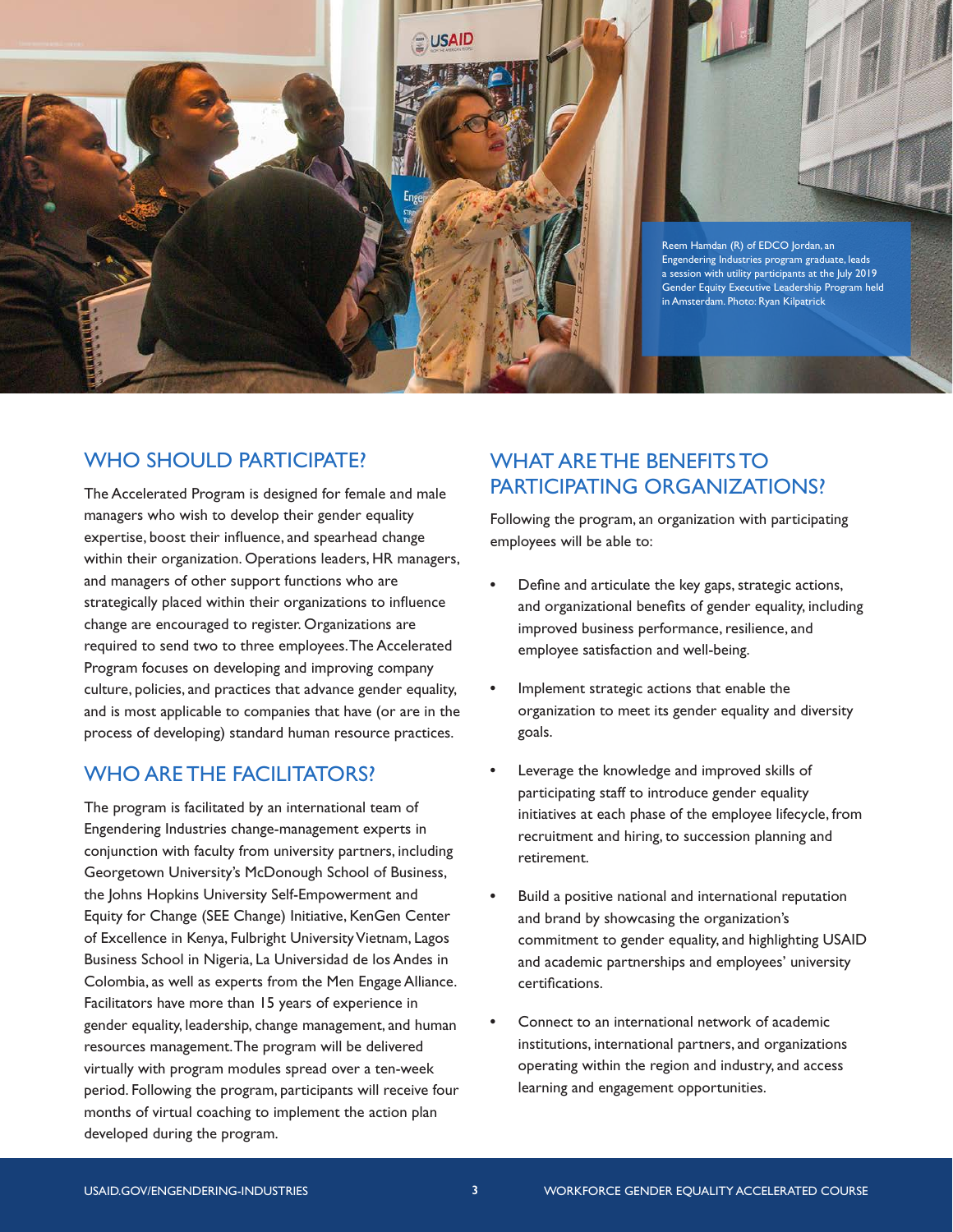# PHASE **1**



#### **REGISTER AND COMMIT TO IMPROVE GENDER EQUALITY**

- Organizations submit registration package
- Submit letter of support from organization **CEO**
- Review program requirements and materials, including the Participant **Handbook**

# PHASE **2**



#### **COMPLETE PRE-REQUISITE ASSESSMENTS AND TRAINING**

- Take prerequisite online Gender 101 and Change Management 101 training
- Complete rapid organizational gender equality self-assessment
- Complete pre-program self-assessment survey
- Complete assigned pre-readings



#### **COMPLETE THE IN-PERSON OR VIRTUAL COURSE**

- Participate in knowledge sharing, peerled learning, group work, and practical exercises
- Learn best practices and tools from skilled facilitators and case studies
- Complete and submit homework as assigned
- Design your organization's Gender Equality Action Plan
- Complete program evaluation and feedback survey





#### **IMPLEMENT YOUR GENDER EQUALITY ACTION PLAN SUPPORTED BY A COACHING PROGRAM**

- Implement gender equality action plan
- Participate in virtual coaching sessions with change management coaching for five to twelve months following program completion
- Share organizational results with Accelerated Program administrators
- Complete post-program assessments
- Receive certificate of completion one for the individual and one for the organization—delivered by academic partner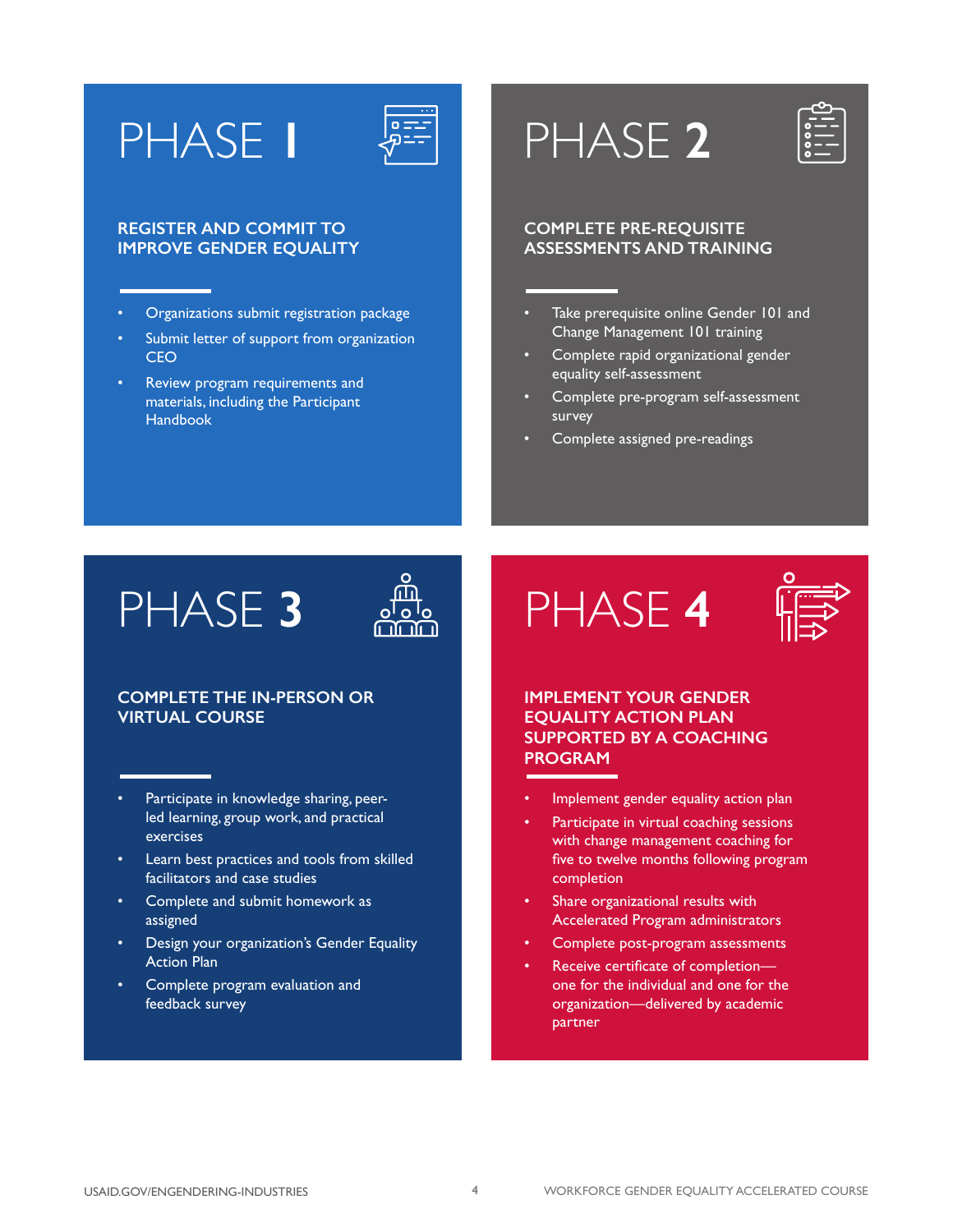#### WHAT IS THE REGISTRATION PROCESS?

- 1. Register for course.
- 2. Organizations are required to send two to three mid- to senior-level managers. A point of contact at the organization should assemble and submit the organization's registration package, which includes:

a. Completed registration forms

b. A commitment letter signed by your organization's leadership (sample letter provided for signature).

- 3. Registered organizations submit program fee. Scholarships are available based on need.
- 4. Registered organizations and individuals will be asked to complete the following activities in advance of the program:

a. Rapid Organizational Gender Equality Assessment. This work can be completed by one individual, or shared by several employees. Estimated time to complete: eight hours.

b. Individual Self-Assessment. This survey must be completed by each participant. Estimated time to complete: 15 minutes.

c. Change Management 101 Webinar and Quiz. These activities must be completed by each participant one month before the program starts. Estimated time to complete: two hours.

#### WHAT IS THE TIME COMMITMENT?

The Accelerated Program is a six to twelve month commitment. Each organization will complete a rapid organizational assessment, which takes approximately eight hours to complete. Course participation will require approximately 40 hours per person, which is designed to be spread out over the span of ten weeks (if virtual) or one week (if offered as an in-person course). Additionally, participants can expect to spend approximately three hours each week (20 hours total) completing homework assignments. Following the course, participants will be expected to participate in five, one-hour coaching sessions over the span of five to twelve months, and will spend approximately 10 to 15 hours per month implementing the action plan they develop during the course. Repeating the organizational gender assessment upon completion of the program will require another eight hours of collective staff time. For more information, refer to the FAQ on [the program website](https://www.usaid.gov/engendering-industries/).



#### TIPS FOR SELECTING PARTICIPANTS

Organizations are encouraged to select two to three managers to maximize impact within the company. Please consider the following criteria when selecting participants:

Mid- and seniorlevel managers with demonstrated influence in the organization and understanding of the organization's business strategy

Individual interest and motivation to work toward increased gender equality and inclusion Balance of women and men

Balance between operations and support services such as human resources and other departments **Proficiency** in English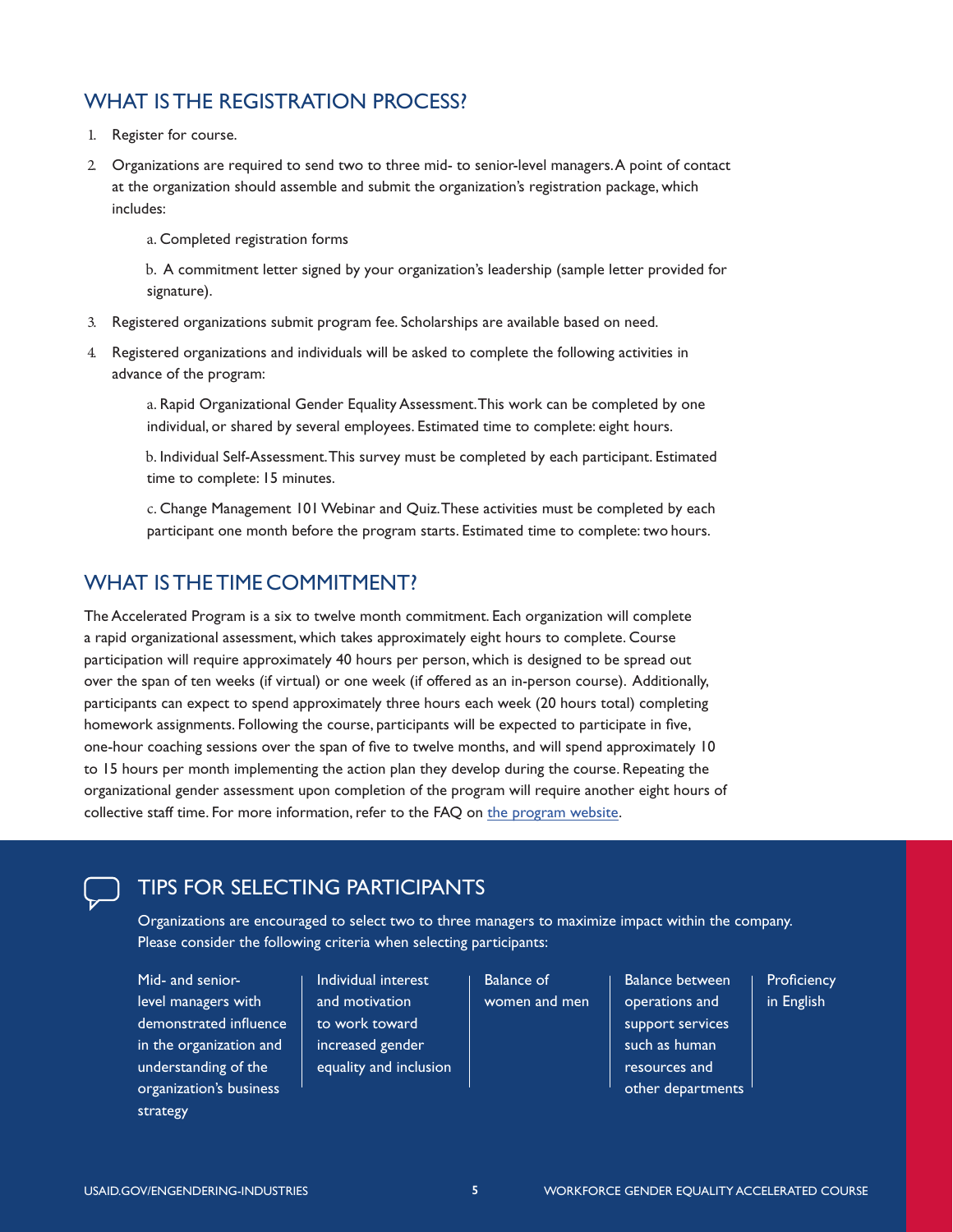

#### PARTICIPATION COSTS

USAID's Engendering Industries program and partner academic institutions will co-sponsor most direct and indirect costs, while participating organizations must support their employees to participate through direct payment of nominal training fees to the partner academic institution. Scholarships are available based on need.

### VIRTUAL FACILITATION AND PARTICIPATION

Due to COVID-19, the 2021 Accelerated Program will be delivered virtually. Accelerated Program facilitators have experience delivering trainings online. Virtual small group working sessions will be utilized throughout the program, and virtual networking opportunities for participants will be available.







### **Deliverii** A BEST PRACTI





**USAID** 

# ingendering Uti TRENGTHENING THE ENE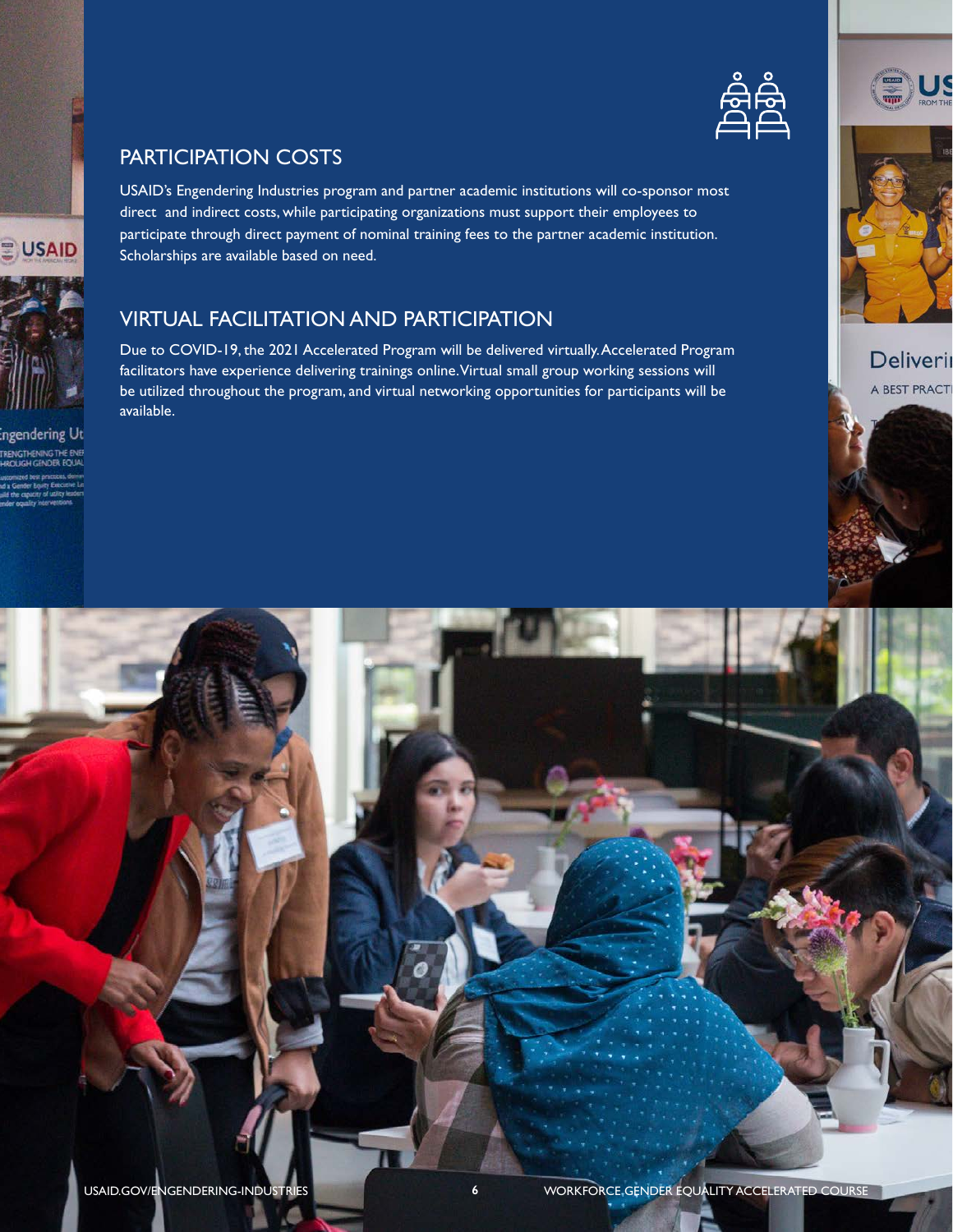## VIRTUAL PROGRAM SCHEDULE

| <b>WEEK I</b>                                                                | WEEK 2                                                                          | <b>WEEK 3</b>                                                 | <b>WEEK4</b>                                                                               | <b>WEEK 5</b>                                              |  |  |
|------------------------------------------------------------------------------|---------------------------------------------------------------------------------|---------------------------------------------------------------|--------------------------------------------------------------------------------------------|------------------------------------------------------------|--|--|
| <b>Introduction</b><br>Module 1:<br>Gender<br>Equality:<br><b>The Vision</b> | Module 3:<br>Gender<br>Equality and<br>the Role of<br>Male Leaders<br>as Allies | Module 5:<br>Part I Gender<br>Strategy and<br>Change          | Module 6:<br>Equality,<br>Culture, and<br>Communication                                    | Module 8:<br>Part I Gender<br>Equality in the<br>Workforce |  |  |
| Module 2:<br>Gender<br>Equality: The<br><b>Obstacles</b>                     | Module 4:<br>Gender<br>Equality: The<br><b>Benefits</b>                         | Module 5:<br>Part 2 Gender<br>Strategy and<br>Change          | Module 7:<br><b>Gender Equality</b><br>and the Role of<br>Male Leaders as<br><b>Allies</b> | Module 8:<br>Part 2 Gender<br>Equality in the<br>Workforce |  |  |
| 5 hours                                                                      | 4.5 hours                                                                       | 4.5 hours                                                     | 4 hours                                                                                    | 5 hours                                                    |  |  |
|                                                                              | *Participants will draft their Gender Equality Action Plan (GAP) in weeks 1-7   |                                                               |                                                                                            |                                                            |  |  |
| WEEK 6                                                                       | <b>WEEK 7</b>                                                                   | WEEK 8                                                        | WEEK 9                                                                                     | <b>WEEK 10</b>                                             |  |  |
| Module 9:<br>Part I Gender<br>Equality in<br>Management<br>and Leadership    | Module 10:<br>Empower<br>Yourself and<br>Lead the<br>Change                     | Coaching<br><b>Session</b>                                    | <b>Redefining the</b><br><b>GAP</b>                                                        | Module 12:<br>Wrap-Up                                      |  |  |
| Module 9:<br>Part 2 Gender<br>Equality in<br>Management<br>and Leadership    | Module II:<br><b>Build Your</b><br>Strategy<br>and Plan for<br><b>Success</b>   |                                                               |                                                                                            |                                                            |  |  |
| 5 hours                                                                      | 4.5 hours                                                                       | I hour                                                        | I hour                                                                                     | 2.5 hours                                                  |  |  |
| Draft Gender Equality Action Plan                                            |                                                                                 | Finalize and Present Gender Equality Action Plan (Weeks 8-10) |                                                                                            |                                                            |  |  |

*\* Virtual schedule above is illustrative. Partners may adapt virtual schedule as needed.*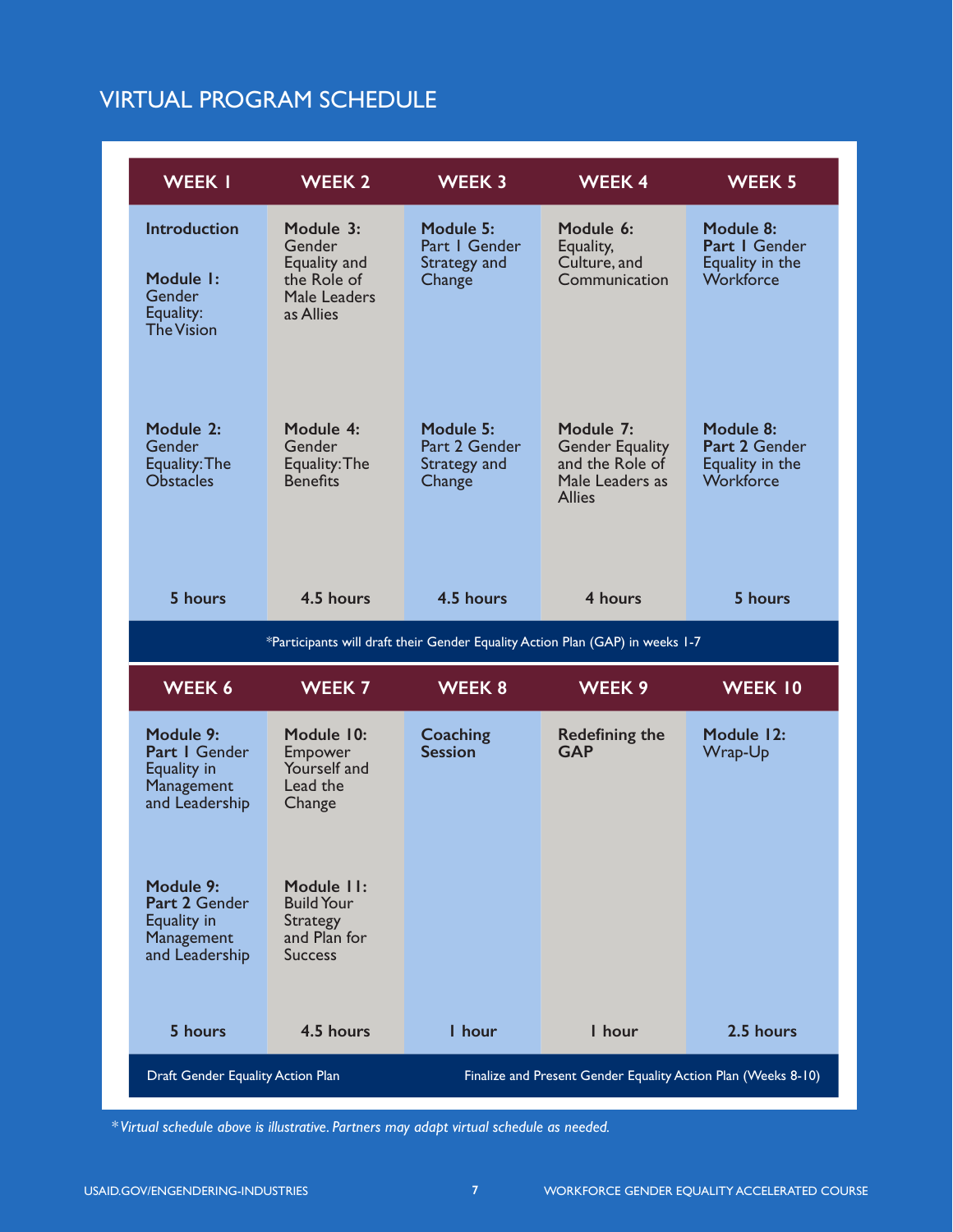## IN-PERSON PROGRAM SCHEDULE

|                                                                                             | <b>DAY I</b>                                                                                               | DAY <sub>2</sub>                                                                                         | DAY 3                                                                                                   | DAY <sub>4</sub>                                                                                     | DAY <sub>5</sub>                                                                                   | DAY 6                                                                                                                      |
|---------------------------------------------------------------------------------------------|------------------------------------------------------------------------------------------------------------|----------------------------------------------------------------------------------------------------------|---------------------------------------------------------------------------------------------------------|------------------------------------------------------------------------------------------------------|----------------------------------------------------------------------------------------------------|----------------------------------------------------------------------------------------------------------------------------|
| <b>30 MIN</b>                                                                               |                                                                                                            |                                                                                                          | <b>GREETING/ REGISTRATION/ COVID RAPID TEST/ COFFEE</b>                                                 |                                                                                                      |                                                                                                    |                                                                                                                            |
| <b>Small Breaks</b><br>as Needed                                                            | <b>Introduction</b><br>(1 hour)                                                                            | Mod 3.2:<br>Gender<br><b>Equality and</b><br>the Role of<br><b>Male Leaders</b><br>as Allies (1<br>hour) | Mod 5.2:<br>Gender<br><b>Strategy</b><br>and Change<br>Management (I<br>hour)                           | Mod 8.1:<br>Gender<br><b>Equality</b><br>in the<br>Workforce<br>(3 hours)                            | Mod 9.2:<br>Gender<br><b>Equality in</b><br>Management<br>and<br>Leadership<br>Teams (3)<br>hours) | Mod II:<br><b>Build Your</b><br>Gender<br><b>Equality</b><br><b>Action Plan</b><br>and Plan for<br>Success (1.5)<br>hours) |
|                                                                                             | Mod 1:<br>Gender<br>Equality: The<br>Vision (2)<br>hours)                                                  | Mod 4.1:<br>Gender<br>Equality: The<br>Benefits (2<br>hours)                                             | Mod 6: Gender<br>Equality,<br>Organizational<br>Culture, and<br>Corporate<br>Communication<br>(2 hours) |                                                                                                      |                                                                                                    | Coaching<br><b>Sessions</b><br>$(1.5 \text{ hours})$                                                                       |
| <b>I HOUR</b>                                                                               | <b>LUNCH</b>                                                                                               |                                                                                                          |                                                                                                         |                                                                                                      |                                                                                                    |                                                                                                                            |
|                                                                                             | Mod 2:<br>Gender<br>Equality: The<br>Obstacles (2<br>hours)                                                | Mod 5.1:<br>Gender<br><b>Strategy</b><br>and Change<br>Management<br>$(3.5 \text{ hours})$               | Mod 7: Gender<br><b>Equality and</b><br>the Role of<br>Male Leaders as<br>Allies (2 hours)              | Mod 8.2:<br>Gender<br><b>Equality</b><br>in the<br>Workforce<br>(2 hours)                            | <b>Mod 10:</b><br><b>Empower</b><br><b>Yourself</b> and<br>Lead the<br>Change (3<br>hours)         | <b>Mod 12:</b><br>Presentation<br>& Wrap-up<br>$(2.5$ hours)                                                               |
| <b>Small Breaks</b><br>as Needed                                                            | Mod 3.1:<br>Gender<br><b>Equality and</b><br>the Role of<br><b>Male Leaders</b><br>as Allies (1.5<br>hour) | <b>Working</b><br>on the GE<br><b>Action Plan</b><br>& Group<br><b>Coaching 2</b><br>(30 minutes)        | <b>Working on</b><br>the GE Action<br>Plan & Group<br>Coaching (30<br>minutes)                          | Mod 9.1:<br>Gender<br><b>Equality in</b><br>Management<br>and<br>Leadership<br>Teams (1.5)<br>hours) | Working<br>on the GE<br>Action Plan<br>& Group<br><b>Coaching</b><br>(30 minutes)                  | <b>Closing</b><br><b>Ceremony</b><br>$(30 \text{ minutes})$                                                                |
| <b>Evening</b><br>Networking/<br>Learning/<br>Coaching/<br><b>Cultural</b><br><b>Events</b> | Meet Your<br>Coach (30<br>min)                                                                             |                                                                                                          | <b>Fireside Chat</b><br>with External<br>Speaker (I<br>hour)                                            |                                                                                                      |                                                                                                    | Reception/<br>Networking                                                                                                   |

*\* In-person schedule above is illustrative. Partners may adapt in-person schedule as needed.*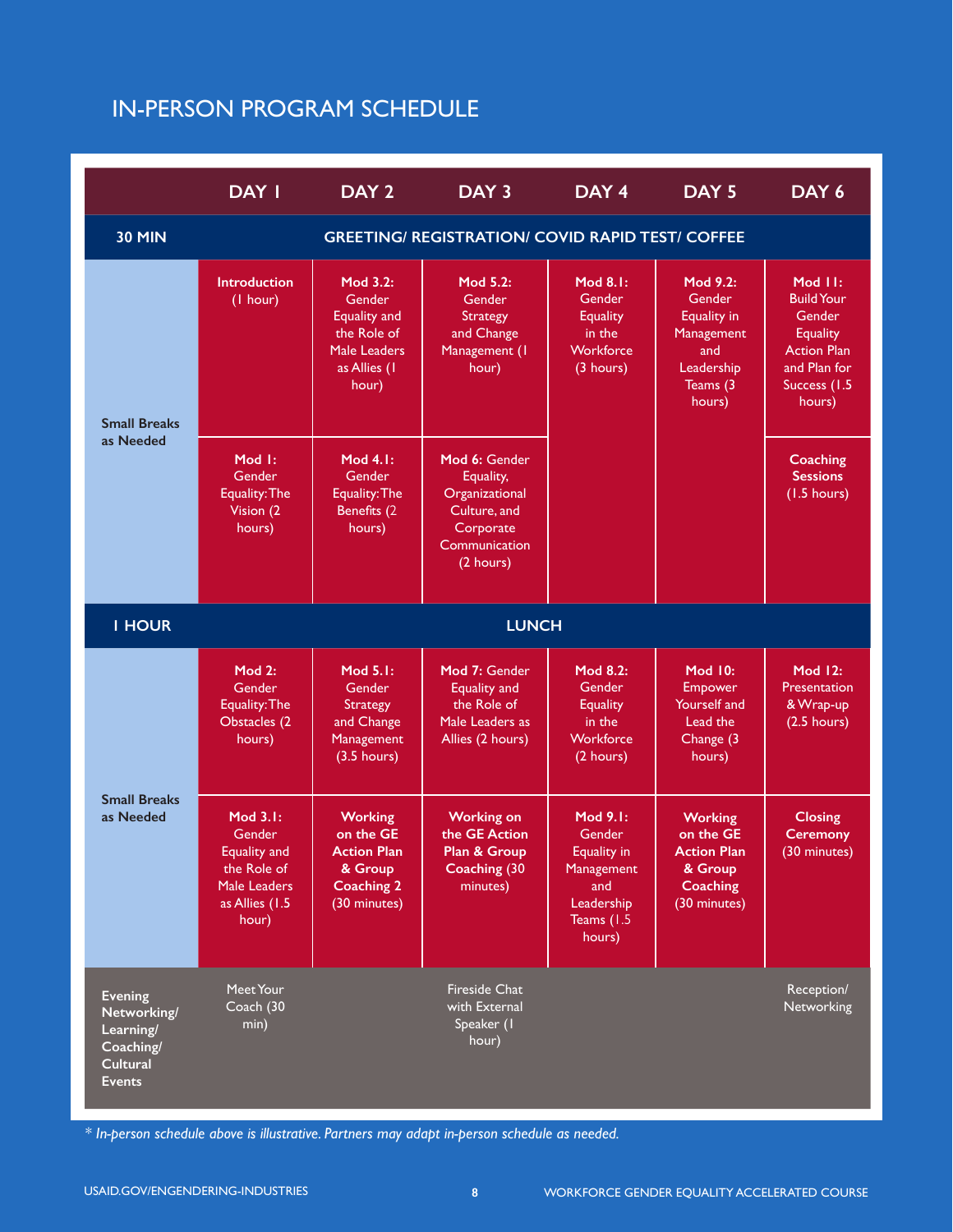# PROGRAM COURSE CURRICULUM

| <b>MODULE</b>                                                                                 | <b>FACILITATOR</b>                                  | <b>OBJECTIVES AND CONTENT</b>                                                                                                                                                                                                                                                                                                                                                                                                                                                      |
|-----------------------------------------------------------------------------------------------|-----------------------------------------------------|------------------------------------------------------------------------------------------------------------------------------------------------------------------------------------------------------------------------------------------------------------------------------------------------------------------------------------------------------------------------------------------------------------------------------------------------------------------------------------|
| Introduction<br>(Day 1, 1 hour)                                                               | Implementing<br>Partner                             | Discover the Engendering Industries program, its change management and<br>employee life cycle approach, the hosting academic institution, and the<br>course's objectives and follow-up activities.                                                                                                                                                                                                                                                                                 |
| Module I:<br>Gender Equality: The<br>Vision<br>(Day 1, 1.5 hours)                             | Course Manager                                      | • Understand foundational program concepts such as diversity, intersectionality,<br>gender equity, gender equality, and gender norms in asocial and professional<br>environment.<br>Understand the reality of gender inequalities around the world, in male-<br>dominated sectors, and in your organizations through the presentation of pre-<br>program organizational gender assessment results.<br>Build a vision of what gender equality could look like in your life and work |
|                                                                                               |                                                     | environment through knowledge sharing and self-reflection.                                                                                                                                                                                                                                                                                                                                                                                                                         |
| Module 2: Gender<br>Equality: The<br>Obstacles<br>(Day 1, 1.5 hours)                          | Course Manager and<br>Male Engagement<br>Expert     | • Understand the main economic, social, and cultural obstacles to gender<br>equality including gender-based stereotypes, bias and discrimination, and<br>gender-based violence and sexual harassment.<br>Understand what it means to reflect on personal biases and apply the gender<br>٠<br>lens to your own decisions and actions to overcome obstacles to gender<br>equality in your life and work environment.                                                                 |
| Module 3:<br>Gender Equality and<br>the Role of Male<br>Leaders as Allies<br>(2 hours)        | Male Engagement<br>Expert                           | • Understand how to move from androcentrism, patriarchy, and stereotyped<br>masculinities to more flexible gender norms that engage men as allies to<br>women's empowerment and gender equality in society and the workplace.<br>Participate in knowledge sharing and self-reflection.                                                                                                                                                                                             |
| Module 4:<br>Gender Equality: The<br><b>Benefits</b><br>$(1.5 \text{ hours})$                 | Course Manager<br>and Partner<br>University Faculty | Study international literature, business leaders' testimonies, and the results<br>achieved by Engendering Industries participating organizations to understand<br>the positive impact of gender equality and inclusion on human development,<br>business performance, employee well-being, and resilience, in both normal and<br>crisis contexts.                                                                                                                                  |
|                                                                                               |                                                     | Discover how to use Engendering Industries' Delivering Gender Equality:<br>A Best Practices Framework to achieve results and benefits within your<br>organization.                                                                                                                                                                                                                                                                                                                 |
| Module 5: Gender<br>Strategy and Change                                                       | Georgetown<br>University                            | Learn how to design and implement a gender strategy based on the theory of<br>change management.                                                                                                                                                                                                                                                                                                                                                                                   |
| Management<br>$(3 \text{ hours})$                                                             |                                                     | Learn how to successfully engage stakeholders, include leadership in gender<br>equality efforts and anticipate and address change management challenges and<br>resistance.                                                                                                                                                                                                                                                                                                         |
|                                                                                               |                                                     | Learn how to conduct a more robust gender gap assessment, based on your<br>organization's pre-program gender assessment, and start designing a gender<br>equality strategy for your organization                                                                                                                                                                                                                                                                                   |
| Module 6:<br>Gender Equality,<br>Organizational<br>Culture, and<br>Corporate<br>Communication | Georgetown<br>University                            | Learn how to shift a male-dominated organizational culture to a culture and<br>leadership that supports gender equality to thrive.                                                                                                                                                                                                                                                                                                                                                 |
|                                                                                               |                                                     | Discover the business and public relations benefits your organization<br>can gain from endorsing standards such as the United Nations Women's<br>Empowerment Principles (WEP).                                                                                                                                                                                                                                                                                                     |
| $(1.5 \text{ hours})$                                                                         |                                                     | Learn how to publicly disclose gender equality goals and align corporate<br>communication and branding practices with gender equality goals.                                                                                                                                                                                                                                                                                                                                       |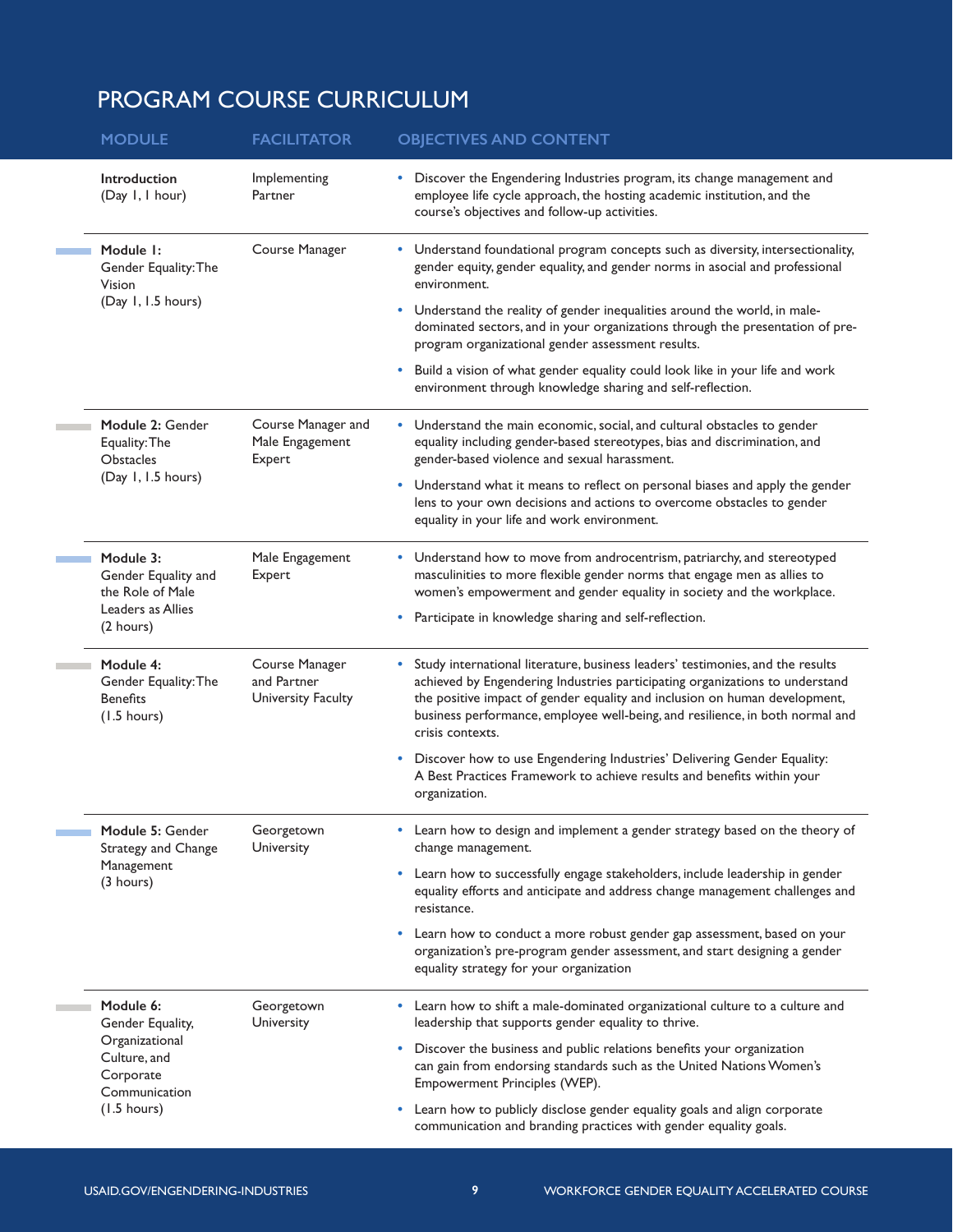## PROGRAM COURSE CURRICULUM

| <b>MODULE</b>                                                                                                          | <b>FACILITATOR</b>                                                                             | <b>OBJECTIVES AND CONTENT</b>                                                                                                                                                                                                                                                                                                                                                                                                                                                                                                                                                                                                                                                                                                                                                                                                                          |
|------------------------------------------------------------------------------------------------------------------------|------------------------------------------------------------------------------------------------|--------------------------------------------------------------------------------------------------------------------------------------------------------------------------------------------------------------------------------------------------------------------------------------------------------------------------------------------------------------------------------------------------------------------------------------------------------------------------------------------------------------------------------------------------------------------------------------------------------------------------------------------------------------------------------------------------------------------------------------------------------------------------------------------------------------------------------------------------------|
| Module 7:<br>Gender Equality and<br>the Role of Male<br>Leaders as Allies<br>$(1.5 \text{ hours})$                     | Male Engagement<br>Expert                                                                      | Develop transformative strategies for male-dominated industries to engage<br>٠<br>men as allies and to support male leaders who work toward achieving<br>gender equality goals.<br>Learn about the United Nations #HeForShe campaign, which asks men to<br>٠<br>support gender equality and women's empowerment.                                                                                                                                                                                                                                                                                                                                                                                                                                                                                                                                       |
| Module 8:<br>Gender Equality in<br>the Workforce<br>$(4.5 \text{ hours})$                                              | Georgetown<br>University Faculty and<br>Course Manager                                         | • Learn how to apply internationally recognized best practices and policies<br>toimprove gender diversity and women's participation in the workforce<br>Learn how to apply internationally recognized best practices to<br>٠<br>attract, recruit and hire a more diverse pool of talent<br>• Learn how to apply internationally recognized human resources policiesthat<br>are foundational to increase gender equality<br>Learn how to apply internationally recognized best practices for gender-<br>٠<br>sensitive onboarding and training, retention and employee engagement<br>andseparation and retirement                                                                                                                                                                                                                                       |
| Module 9:<br>Gender Equality in<br>Management and<br>Leadership Teams<br>$(4.5 \text{ hours})$                         | Course Manager,<br>Georgetown<br>University Faculty, and<br>Academic Partner<br>Faculty        | Learn how to apply internationally recognized practices to empower women<br>٠<br>in the organization and increase gender and diversity among management<br>and leadershipteams.<br>• Workshop your own Gender Equality Action Plan to successfully design<br>a fair and unbiased employee performance management system; equitable<br>salary, compensation, and benefits system; and unbiased talent development<br>and promotion plan.<br>• Learn tips to run successful mentoring and sponsoring programs for<br>talented male and female employees.<br>• Explore traditional masculine and feminine leadership traits and learn how<br>to develop a more comprehensive leadership style that leverages your own<br>individual potential.<br>Learn to serve as a successful champion for gender equality and inclusion in<br>٠<br>your organization. |
| Module 10:<br><b>Empower Yourself</b><br>and Lead the Change<br>$(3 \text{ hours})$                                    | Johns Hopkins<br><b>University SEE</b><br>Change Initiative<br><b>Faculty</b>                  | • Develop leadership skills and agency, drawing on lessons from the Johns<br>Hopkins University SEE Change Initiative.<br>• Reflect on your personal needs and goals and learn how to overcome<br>limiting beliefs and develop positive mental habits.<br>Enhance leadership competencies and develop techniques to establish<br>٠<br>clearvisions, set goals, and be proactive                                                                                                                                                                                                                                                                                                                                                                                                                                                                        |
| Module 11:<br><b>Build Your Gender</b><br><b>Equality Action Plan</b><br>and Plan for Success<br>$(1.5 \text{ hours})$ | Course Manager,<br>Georgetown<br>University Faculty, and<br>Academic Partner<br><b>Faculty</b> | • Work with other participants from your organization to workshop your<br>organization's Action Plan. Develop an Action Plan with a clear structure and<br>cost assessment.<br>Prepare to present Action Plan to your organization's leadership and to<br>٠<br>implement plans following the program.                                                                                                                                                                                                                                                                                                                                                                                                                                                                                                                                                  |
| Module 12:<br>Wrap-up<br>$(1.5 \text{ hours})$                                                                         | Program Manager,<br>Georgetown<br>University Faculty, and<br>Academic Partner<br>Faculty       | • Present Gender Equality Action Plan as a group.<br>Receive information on next steps for follow-on virtual coaching and<br>٠<br>reporting results on activities.<br>Complete course evaluation and feedback.<br>٠                                                                                                                                                                                                                                                                                                                                                                                                                                                                                                                                                                                                                                    |